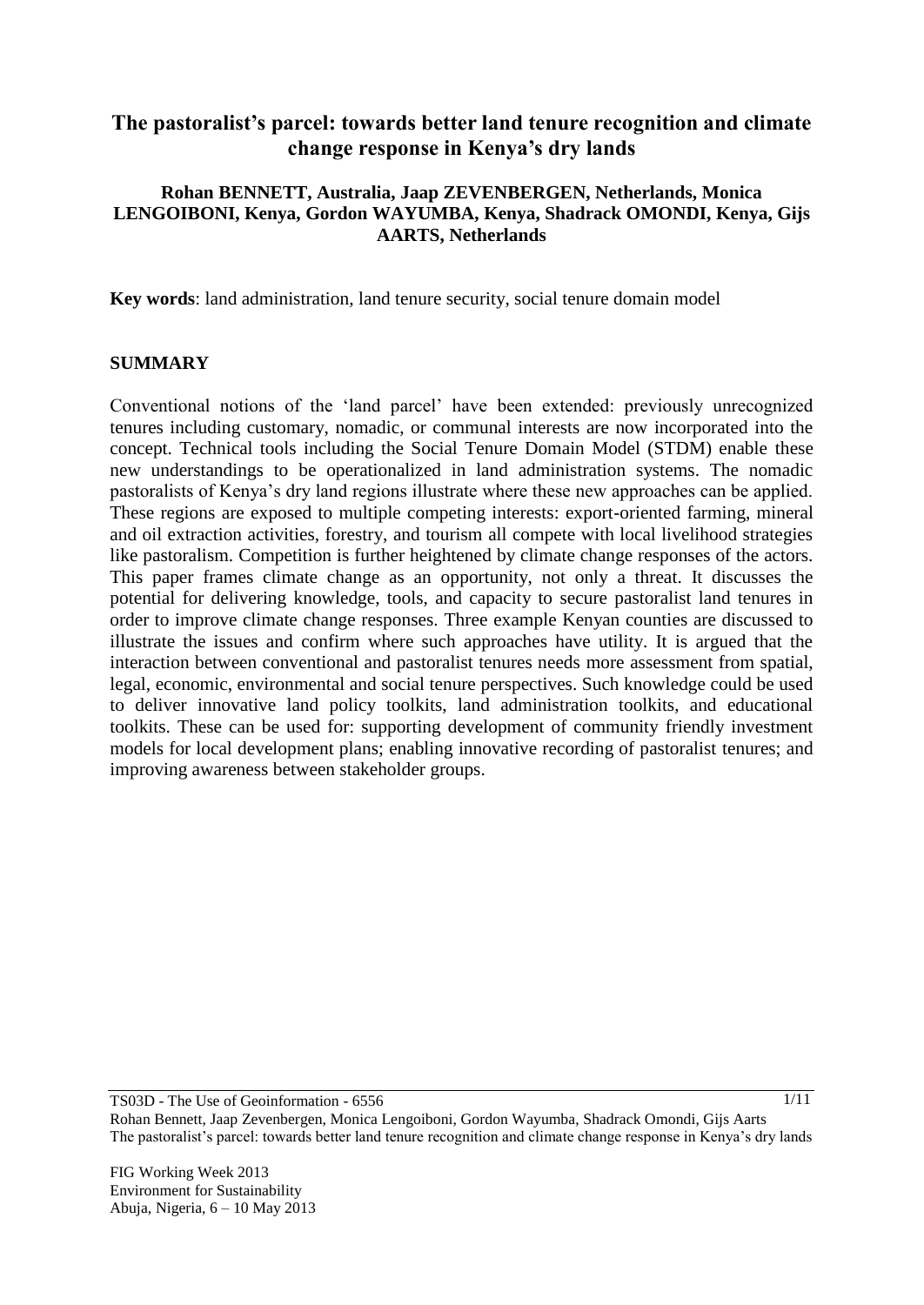### **The pastoralist's parcel: towards better land tenure recognition and climate change response in Kenya's dry lands**

### **Rohan BENNETT, Australia, Jaap ZEVENBERGEN, Netherlands, Monica LENGOIBONI, Kenya, Gordon WAYUMBA, Kenya, Shadrack OMONDI, Kenya, Gijs AARTS, Netherlands**

### **1. INTRODUCTION**

In many dry land regions, nomadic pastoralism remains a dominant form of land use (Lengoiboni, 2011). Nomadic pastoralists align their livelihoods with seasonal climate variations by systematically moving livestock to different feed locations (Niamir-Fuller, 2005; Dyson-Hudson and Dyson-Hudson, 1980). The well documented approach has been sustained over millennia.

Nomadic pastoralism is challenged by the concept of private property (McCarthy *et al*, 1999). Conventional private property regimes seek to allocate individual rights to land, traditionally over a fixed and well-defined area. Following the period of decolonization, implementation of these programs became popular worldwide, including regions with arid and semi-arid climate. However, pastoralism activities continued and conflicts ensued, particularly with small holder crop farmers (Homewood, 2004; Mwangi, 2007).

Despite recent policy and legislative improvements, specifically the National Land Policy of Kenya (2007), approaches for practical recordation remain unclear: knowledge on how to record pastoralist tenures in a manner that enables movement across counties is almost nonexistent.

The paper aims to provide an overview of proposed work relating to building land administration approaches capable of supporting land polices that promote pastoralist livelihoods. First, the move towards protection of pastoralist land rights and other alternative livelihoods, through concepts such as the continuum of land rights, is discussed. Second, the opportunity presented by climate change response strategies to expedite protection is outlined: groups practicing pastoralism are natural climate adaptors- a secondary benefit of secured pastoralist tenures is the promotion of suitable climate change responses. Third, three areas that highlight this potential are identified: specific land tenure issues and challenges are identified. Fourth, an overview of required work is provided. This is developed based on the synthesis of the three previous sections. Fifth, preliminary results from the work plan are discussed. The paper concludes by summarizing the content of the paper and articulating the next steps.

TS03D - The Use of Geoinformation - 6556

 $2/11$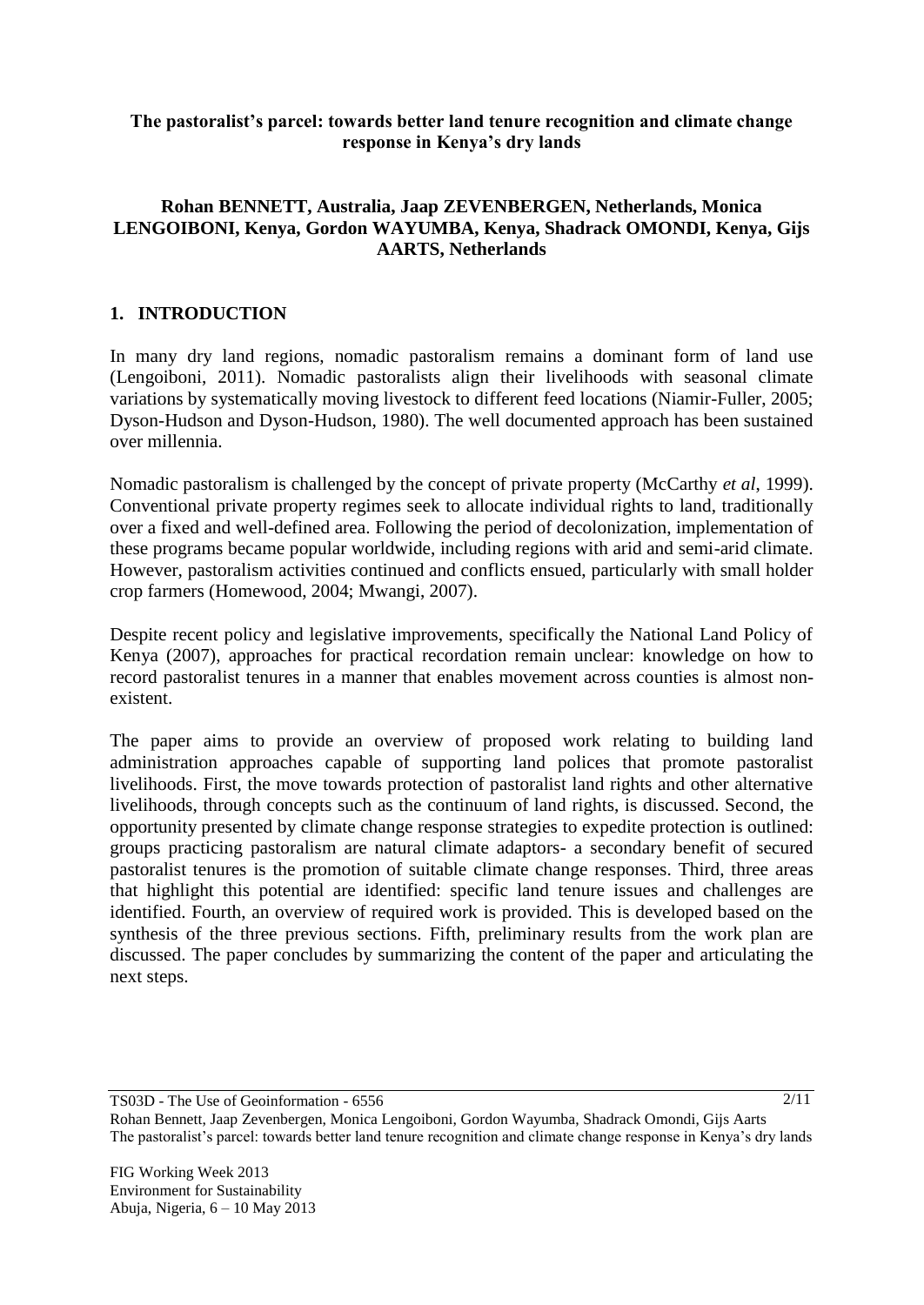### **2. PASTORALISM, PROPERTY, AND THE CONTINUUM OF LAND RIGHTS**

The centuries old discourse on land tenure ideologies provides the theoretical foundation of this research. Often framed as a debate between private ownership (Hardin, 1968; World Bank, 1975) and more communal forms property holding (Marx, 1848; Ostom, 1994), the discourse has strands across multiple disciplines including economics, law, and social science.

Private property regimes gained supremacy following the cold war. However, awareness of inherent limitations in such regimes grew: in many cases the required land administration systems, financial services, and land valuation tools were lacking (Dale, 2000). More importantly, the societal cognitive capacity to maintain a property market is often found to be lacking (Wallace and Williamson, 2006).

Consequently, the concept of a continuum of land tenure approaches emerged (Payne, 2001; Payne, 2002; UN-Habitat, 2008a; and GLTN, 2012). Rather than being conceived as a trajectory program towards private ownership, it supposes that different tenure arrangements are suitable in different contexts: all should be afforded protection.

Approaches for securing customary tenures, through pro-poor land administration systems, are part of the discourse (FIG, 2010; Zevenbergen et al, 2013). Pastoralist tenures, a specific case, bring unique characteristics: climate dependency, spatial dynamism, inclusion of livestock, and co-existence with other forms of tenure (Lengoiboni, 2011). Whilst these challenges are understood, legal and technical tools for operationalization are lacking.

### **3. CLIMATE CHANGE: POTENTIAL THREAT OR NEW OPPORTUNITY?**

Climate changes and related response strategies provide another dimension to the dry lands property question. It can further complicate tenure conflicts through surges in large-scale foreign investment in land, increased nature conservation activities, growth in eco-tourism, more intense forestry regimes, and new oil and mineral extraction programs (Fumagalli, 1978; Talbot, 1986; Homewood, 1995; Fratkin, 1997; Cotula *et al* 2009; Deininger, 2011).

Nomadic pastoralists often lose out in these climate change inspired conflicts. Whilst they are intrinsic climate change adaptors, they are usually weaker economically and legally. Unlike other land uses, pastoralist activities are not often assured by national land policy and administration frameworks (Meinzen-Dick *et al*, 2005; Hobbs *et al*, 2008; Toulmin, 2009). Private owners may be given precedence over customary land tenures (Okoth-Ogendo, 2008).

The climate change mitigation and adaptation discourse offers an opportunity. Agreement is growing regarding the role of pastoralism in supporting sustainable ecological and economic systems (Hesse and MacGregor, 2006; Davies & Hatfield 2007; AU 2010). Moreover, the limitations of conventional private property approaches in some circumstance are increasingly clear. National land policies already reflect the changing ideology (*c.f.* Kenya, 2007).

TS03D - The Use of Geoinformation - 6556

Rohan Bennett, Jaap Zevenbergen, Monica Lengoiboni, Gordon Wayumba, Shadrack Omondi, Gijs Aarts The pastoralist's parcel: towards better land tenure recognition and climate change response in Kenya's dry lands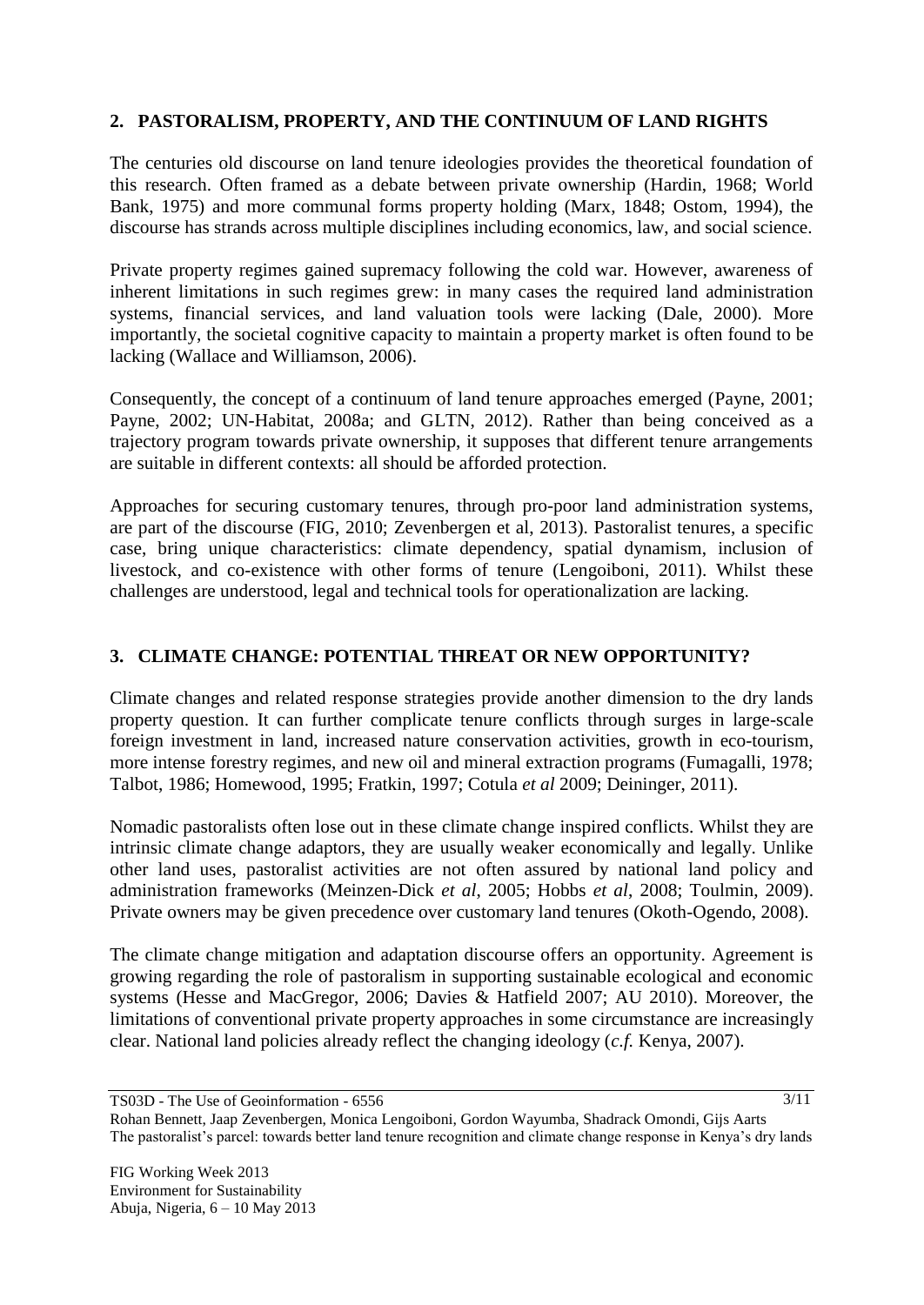### **4. PROVIDING CONTEXT: WEST POKOT, TURKANA, AND KAJIADO**

Three specific areas are illustrative of the above issues (Figure 1): West Pokot, Turkana and Kajiado. Combined, they demonstrate the different challenges relating to competing land use generally, and community lands specifically.

Pokot West is characterized by the interface between subsistence agriculture and pastoralism as well as conflicts arising from boundary challenges between the Pokot and Turkana stakeholders. The conflict in the Pokot-Turkana region has resulted in the creation of no-go zones and the non-utilization of good pastures in the region. Additionally, livestock migratory routes have changed as a result of the contestations.

In Turkana, pastoral land uses coexist with riverine cultivation and fishing: a unique set of tenure challenges is created. These existing issues are being complicated even further due to the recent discovery of oil in the county. The different land uses pose challenges in defining community land and community land rights.

Kajiado is predominantly a pastoral land use area interfaced with agriculture and conservation. However, human-wildlife conflicts abound, as do land disputes occasioned by the subdivision of group ranches and historical land claims arising from the pre-colonial land agreements with colonial governments.



**Figure 1. A few semi-arid sites in Kenya: Turkana, Pokot West, and Kajiado**

TS03D - The Use of Geoinformation - 6556

 $4/11$ 

Rohan Bennett, Jaap Zevenbergen, Monica Lengoiboni, Gordon Wayumba, Shadrack Omondi, Gijs Aarts The pastoralist's parcel: towards better land tenure recognition and climate change response in Kenya's dry lands

FIG Working Week 2013 Environment for Sustainability Abuja, Nigeria, 6 – 10 May 2013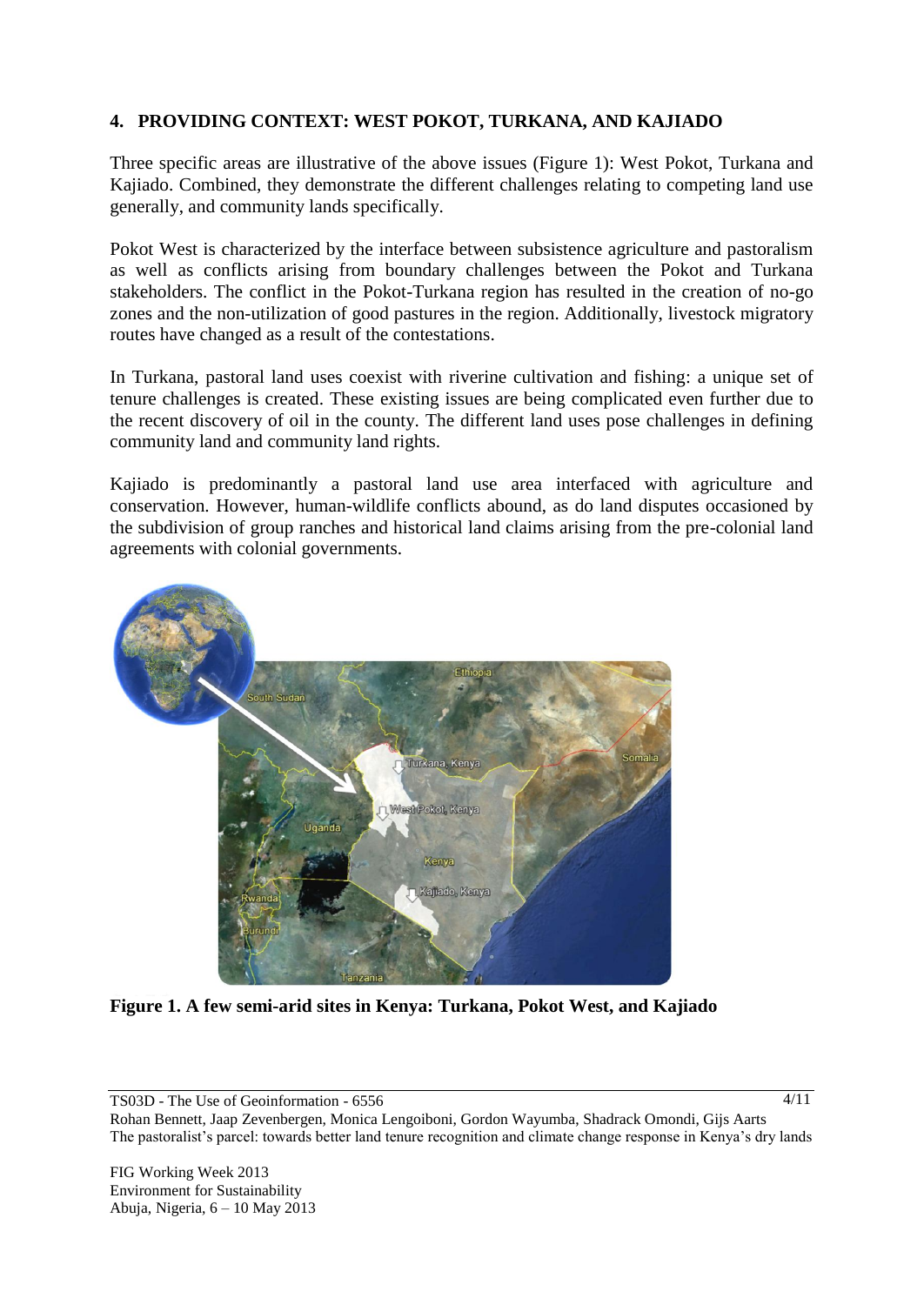### **5. A WAY FORWARD: EMBEDDING PASTORALISM INTO LAND ADMINISTRATION SYSTEMS**

The problems relating to Kenya's dry lands and property rights are clear and identified. Indeed, the need to improve protection of pastoralist users is already made explicitly in the national land policy. The challenge now is to operationalize the new ideological support.

Many studies focus on understanding the status quo: pastoralism actors, related resources, and various interactions are studied. For example, ongoing work at the Intergovernmental Authority on Development's (IGAD) Climate Predication and Applications Center (ICPAC) and Centre for Pastoral Areas and Livestock Development (ICPALD) studies Fulani livestock movement from Senegal to Sudan and Ethiopia, and by Borana from Isiolo to Ethiopia. The Conflict Early Warning Response Mechanism (CEWARN) develops knowledge related to conflict and livestock movement. Other works seek solutions. Research at the ITC Faculty of the University of Twente uses earth observation tools for integrated assessment of water resource clashes at Kenya's Lake Naivasha. Work by Dr. Marcel Rutten of the African Studies Centre in the Netherlands aims to establish stakeholder dialogue in several Kenyan water basins: collaborative land and water management approaches are sought. Lengoiboni (2011) describes Kenya's pastoralist tenure regimes and potential alignments with conventional systems. Amongst all sectors, strong impetus remains to continue such work.

Whilst pastoralism is widely studied and even mapped (Figure 2), many migratory routes remain coarsely or poorly documented: only vague ideas exist of how pastoralists move. Moreover, climate change induced shifts in routes are also unknown. This is important in the context of land policy operationalization. Experience shows that successful legitimization of land tenures relies on clear descriptive and spatial identification being understood and available at local, county, and national levels. Adjudication, mapping, and recording processes deliver this point of authority to local communities, governments, and civil society (Henssen, 2010). However, conventional land administration tools, focused on fixed parcels, are not equipped to capture or manage the dynamism inherent in pastoralist tenures. The Community Land Act, being developed by the Kenyan Government, aims to enable pastoralist land such adjudication, demarcation and registration- however, the nature of the processes remains unclear. Developing tools that enable an integrated understanding of the existing and future spatial, legal, social, economic, and environmental (climate change) aspects of migratory routes will support the process.

TS03D - The Use of Geoinformation - 6556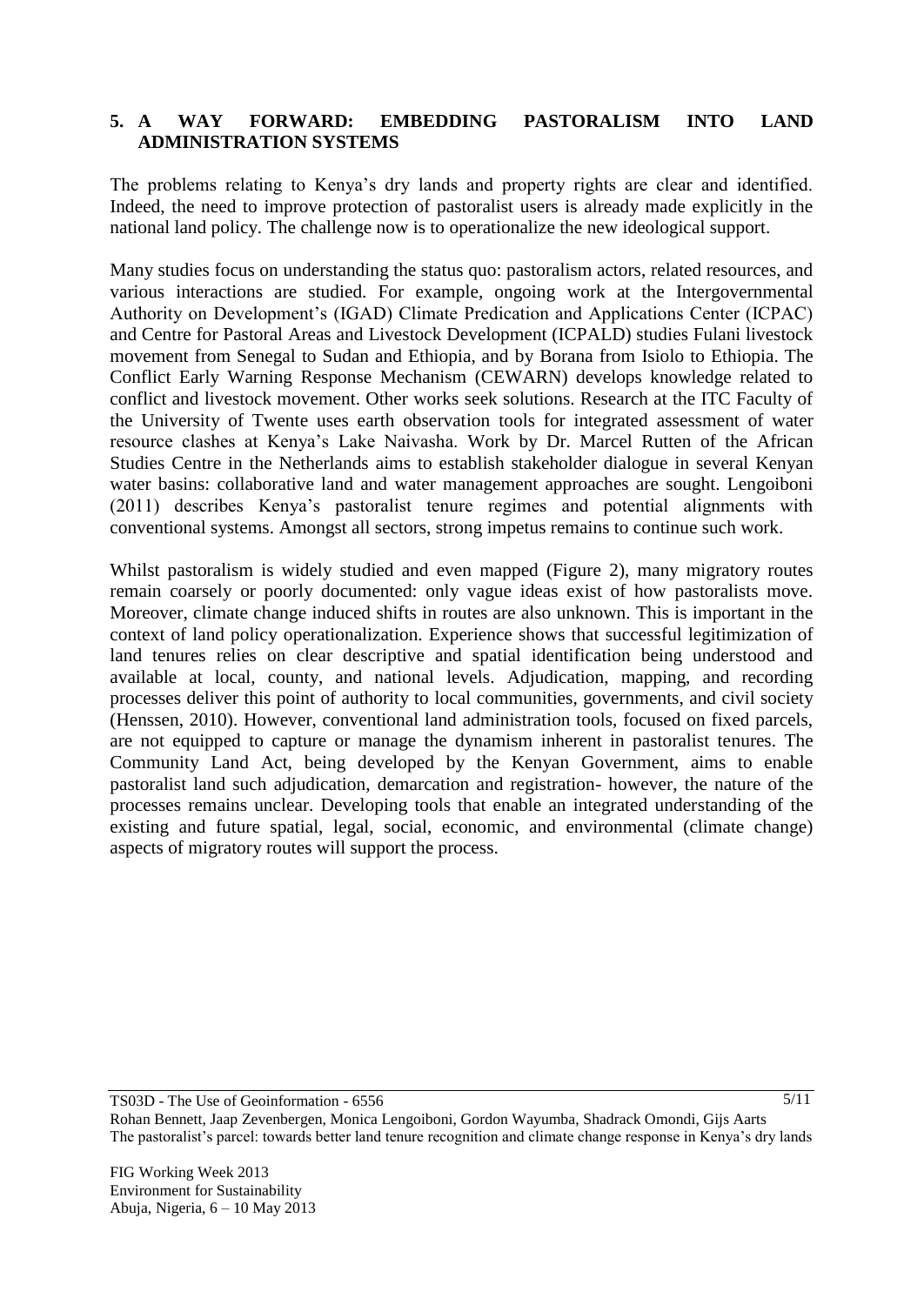

 **Figure 2. Example conflicting tenures map (Wayumba and Mwenda, 2006)**

The way forward can be underpinned by the rationale that climate change response capacity can be built amongst government, civil society, and pastoralist stakeholders if more knowledge and tools exist for understanding and securing pastoralist practices. Conventional tools need redesign. Innovative methods, such as the Social Tenure Domain Model (STDM) (FIG, 2010) are needed, ones that enable recording of tenures at low-cost, high-speeds, and appropriate qualities. These approaches must be capable of: supporting community friendly development plans; livestock mobility; linking land and water access; and providing natural resources for different users at different timeframes.

Specific knowledge gaps that need addressing include: 1) the lack of integrated spatial, legal, social, environmental, and economic knowledge regarding unrecorded pastoralist land tenures and impact of climate change; 2) the lack of aligned policy, administrative, and educational tools to support adjudicating, mapping, and recording the interaction between pastoralist tenures and other land tenures; ones that recognize climate change impacts, reduce conflict and support tenure reconciliation; and 3) the limited knowledge regarding land administration capacity building in terms of enablement of stakeholder interaction at multiple levels, and disseminating of tools that support multi user land approaches in Kenyan dry lands.

In summary, there is an overarching need to support climate change response strategies by developing knowledge, tools, and capacity relating to pastoralist land tenures in Kenya's dry land areas. More specifically, there is a need to generate integrated spatial, legal, social, environmental, and economic knowledge regarding pastoralist land tenures and the impact of climate change in Kenya's dry land areas; to design and disseminate policy, administrative, and educational tools that assist local communities, civil society, and governments to

TS03D - The Use of Geoinformation - 6556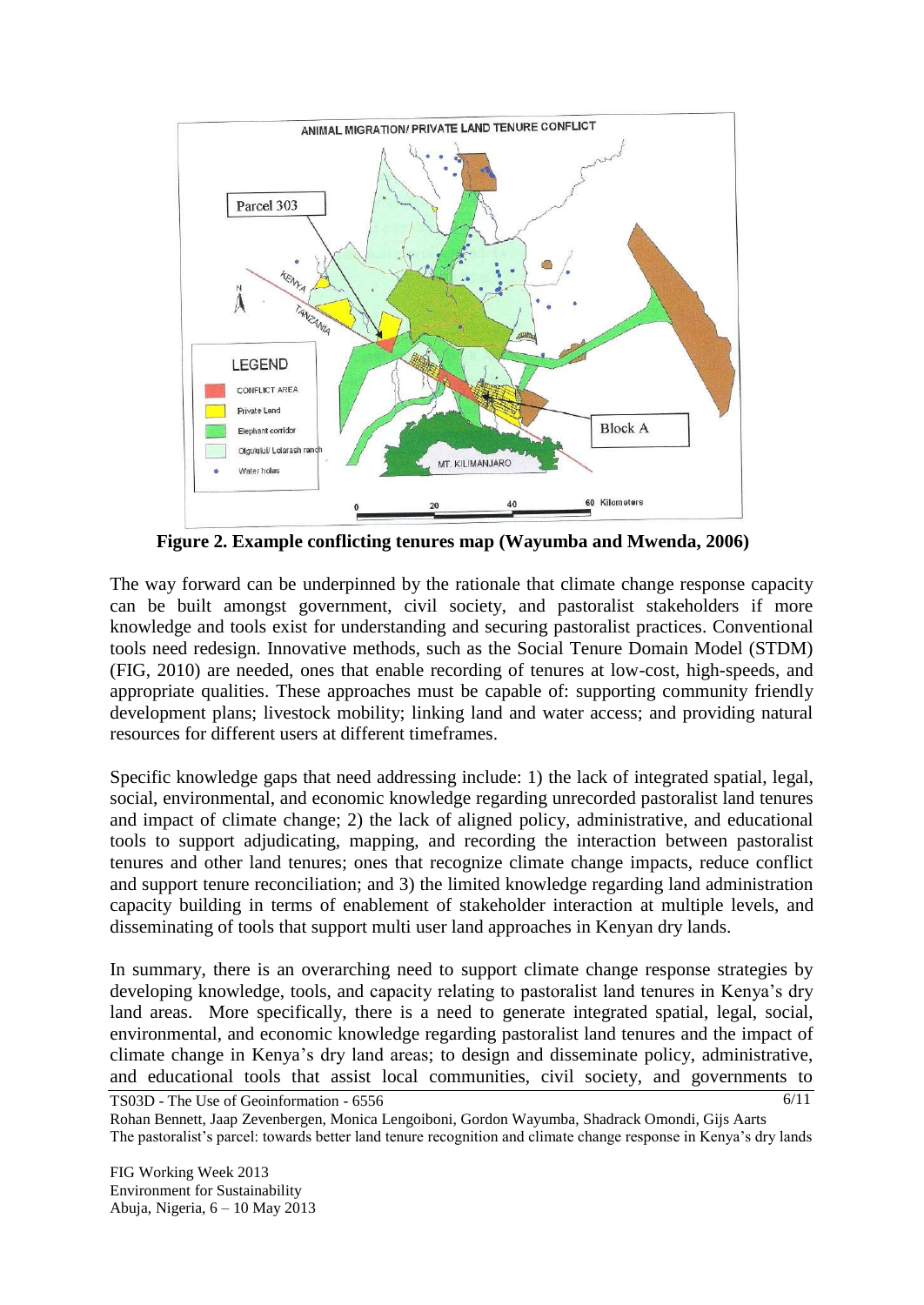reconcile land tenure conflicts in the face of climate changes; and to develop the capacity of East African local communities, civil society, governments, and externals that work on land tenure management and climate change response in dry land areas.

To answer the questions multiple disciplinary perspectives will be required: spatial, legal, social, environmental and economic narratives are considered essential if the intrinsic complexities of the project questions are to be understood beyond rudimentary levels. Close interaction between research and non-research groups is required: a trans-disciplinary approach is necessary. A potential conceptual approach is provided in Figure 3.



**Figure 3. Conceptual model, trans-disciplinary approach and operationalization**

The outcomes of such work would be: 1) integrated knowledge regarding pastoralist tenures, conflicts, and impact of climate change in the three selected regions of Kenya; 2) tool creation for development including innovative approaches for adjudicating, mapping, recording, disseminating, and reconciling pastoralist tenures, for use by local communities, organizations, and governments, in climate change responses strategies and development and; 3) capacity development including improved institutional links between non-research, and research communities, and improved capacity of Kenyan government, civil society, and local communities.

## **6. PRELIMINARY WORK AND RESULTS**

A DFID (UK) and NWO (NL) funded workshop held during January 2013 in Nairobi revealed that capacity needs to be built amongst government, civil society, and pastoralist stakeholders if more knowledge and tools are to be created for recording pastoralist practices. It was confirmed that conventional tools need redesign and that designs should enable recording of tenures at low-cost, high-speeds, and appropriate qualities. The approaches need to support local development plans; livestock mobility; linking land and water access; and providing natural resources for different users at different timeframes. The workshop included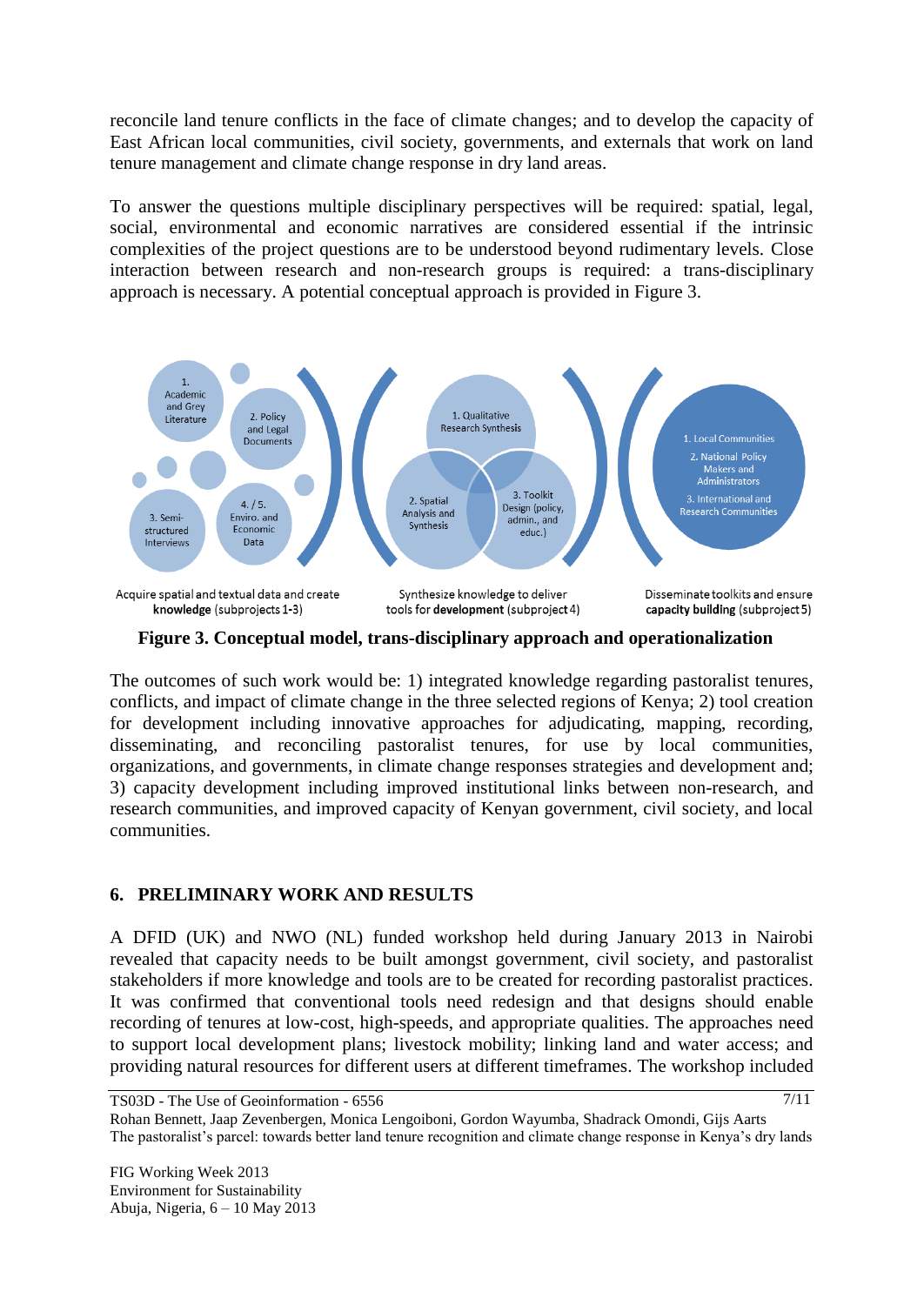over twenty (20) stakeholders from local, national, and levels, and from various research and non-research sectors. The group resolved to pursue further work: land information may become a crucial tool for supporting thriving social, economic, and environmental systems in semi-arid Kenya, with means for peacefully resolving land tenure related conflicts. In this sense, the pastoralist's 'parcel' is not at all about land taxation, but about ensuring local tenure security and national recognition for pastoralist land users- meaning these communities are more empowered to determine their livelihood approaches against external threats.

### **7. CONCLUSION**

The Kenyan case demonstrates the movement by government and civil society towards recognition of previously overlooked land interests: the continuum of land rights is being realized. Conventional notions of the 'land parcel' have been extended: previously unrecognized tenures including customary, nomadic, or communal interests are now incorporated into the concept.

However, moving from policy to implementation and actually building pastoralist land rights into cadastres is a significant step: much is still unclear regarding operationalization. Technical tools including the Social Tenure Domain Model (STDM) enable these new understandings to be operationalized in land administration systems- however, they are still in the early phases of implementation. At any rate, the nomadic pastoralists of Kenya's dry land regions illustrate where these new approaches can be applied. It is envisaged that future research will focus on supporting these developments.

### **ACKNOWLEDGEMENT**

The authors would like to acknowledge the support from colleagues at the UNU School for Land Administration, University of Twente, Netherlands; Technical University of Kenya; Reconcile, Kenya; Cordaid, The Netherlands, and INES Rwanda. They would also like to acknowledge the support of NWO (NL) and DFID (UK) through the financial underpinning of the 'Reconciliation through Climate Change' workshop held in Nairobi, Kenya in January 2013. Finally, the authors would like to acknowledge that direct extracts of this paper are also included in a paper presented by the two lead authors at the World Bank Conference on Land and Poverty in April 2013 in Washington D.C., United States.

### **REFERENCES**

- AU, (2010), Policy Framework for Pastoralism in Africa: Securing, Protecting and Improving the Lives, Livelihoods and Rights of Pastoralist Communities, African Union, Department of Rural Economy and Agriculture, Addis Ababa, Ethiopia.
- Cotula, L., Vermeulen, S., Leonard, R., and Keeley, J., (2009), Land grab or development opportunity? agricultural investment and international land deals in Africa,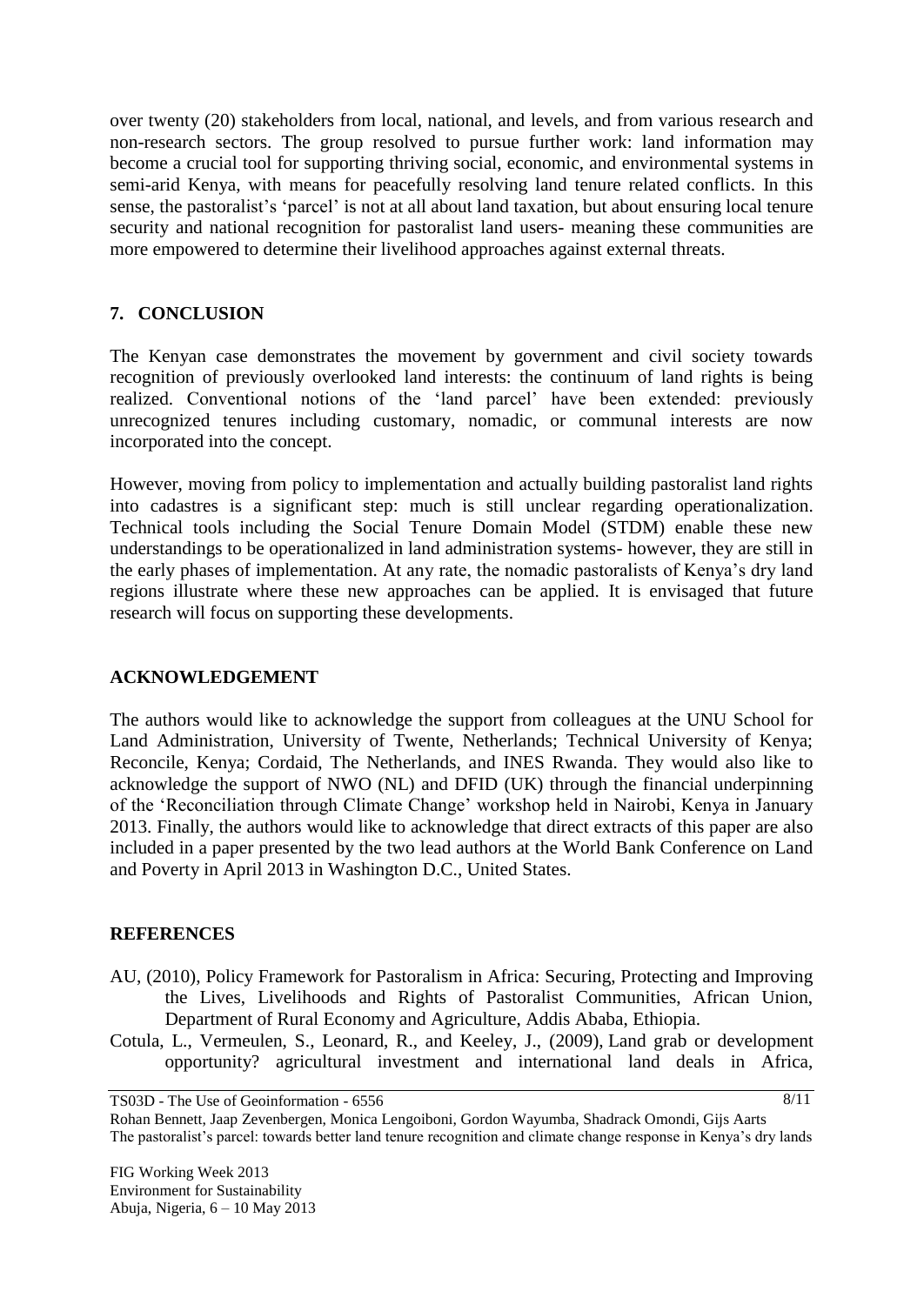International Institute for Environment and Development (IIED), London, United Kingdom.

- Dale, P. F. (2000). The Importance of Land Administration in the Development of Land Markets: A Global Perspective, UDMS 2000, Delft University of Technology, 11-15 September 2000, 31-41, NL.
- Davies J., Hatfield, R., (2007), The Economics of Mobile Pastoralism: A Global Summary. Nomadic Peoples.
- Deininger, K., (2011), Challenges posed by the new wave of farmland investment', Journal of Peasant

Studies, 38: 2, 217 — 247

- Dyson-Hudson R., Dyson-Hudson, N., 1980. Nomadic Pastoralism. Annual Rev. of Anthropology 9, 15-61.
- EU, (2011), Communication from the Commission to the European Parliament, the Council, the European Economic and Social Committee and the Committee of the Regions - Increasing the impact of EU Development Policy: an Agenda for Change, Brussels, 13.10.2011COM(2011) 637 final
- FAO, (2012), Voluntary Guidelines on the Responsible Governance of Tenure of Land, Fisheries and Forests

in the Context of National Food Security, Rome, Italy.

- FIG, (2010), The Social Tenure Domain Model-A Pro Poor Land Tool, FIG Publication 52, Copenhagen.
- Fratkin E., (1997). Pastoralism: Governance and Dev. Issues. Annual Rev. of Anthropology 26, 235-261.
- Fumagalli, C. T., (1978), An Evaluation of Development Projects among East African Pastoralists, African Studies Review, 21, 49-63.
- GLTN (2012). Handling Land: Innovative tools for land governance and secure tenure, GLTN/UN-Habitat.
- Hardin, G., (1968), The Tragedy of the Commons, Science, 162(1243):1243-1248.
- Hesse C., MacGregor, J., (2006), Pastoralism: drylands' invisible asset? IIED.
- Hobbs, T., N., Galvin, A., K., Stokes, J., C., Lackett, M., J., Ash, J., A., Boone, B., R., Reid, S., R., Thornton, K., P., (2008), Fragmentation of rangelands: Implications for humans, animals, and landscapes. Global Environmental Change 18, 776-785.
- Homewood K. M., (1995), Dev., demarcation and ecological outcomes in Maasailand, Africa 65: 331-350.
- Kenya, (2007), National Land Policy, Ministry of Lands, National Land Policy Secretariat, Kenya.
- Lengoiboni, M., (2011), Pastoralists seasonal land rights in land administration: a study of Northern Kenya, PhD Thesis, Wageningen University, The Netherlands.
- Marx, K, Engels, F., (1848), Communist Manifesto, Communist League London, United Kingdom.
- McCarthy N., Swallow, B., Kirk, M, Hazell, P., (1999), Property rights, risk, and livestock development in Africa. International Food Policy Research Institute, Washington, D.C., United States.
- Meinzen-Dick R., Pradhan, R., Di-Gregorio, M., (2005), Understanding Property Rights. In Collective Action and Property Rights for Sustainable Rangeland Management.

TS03D - The Use of Geoinformation - 6556

 $9/11$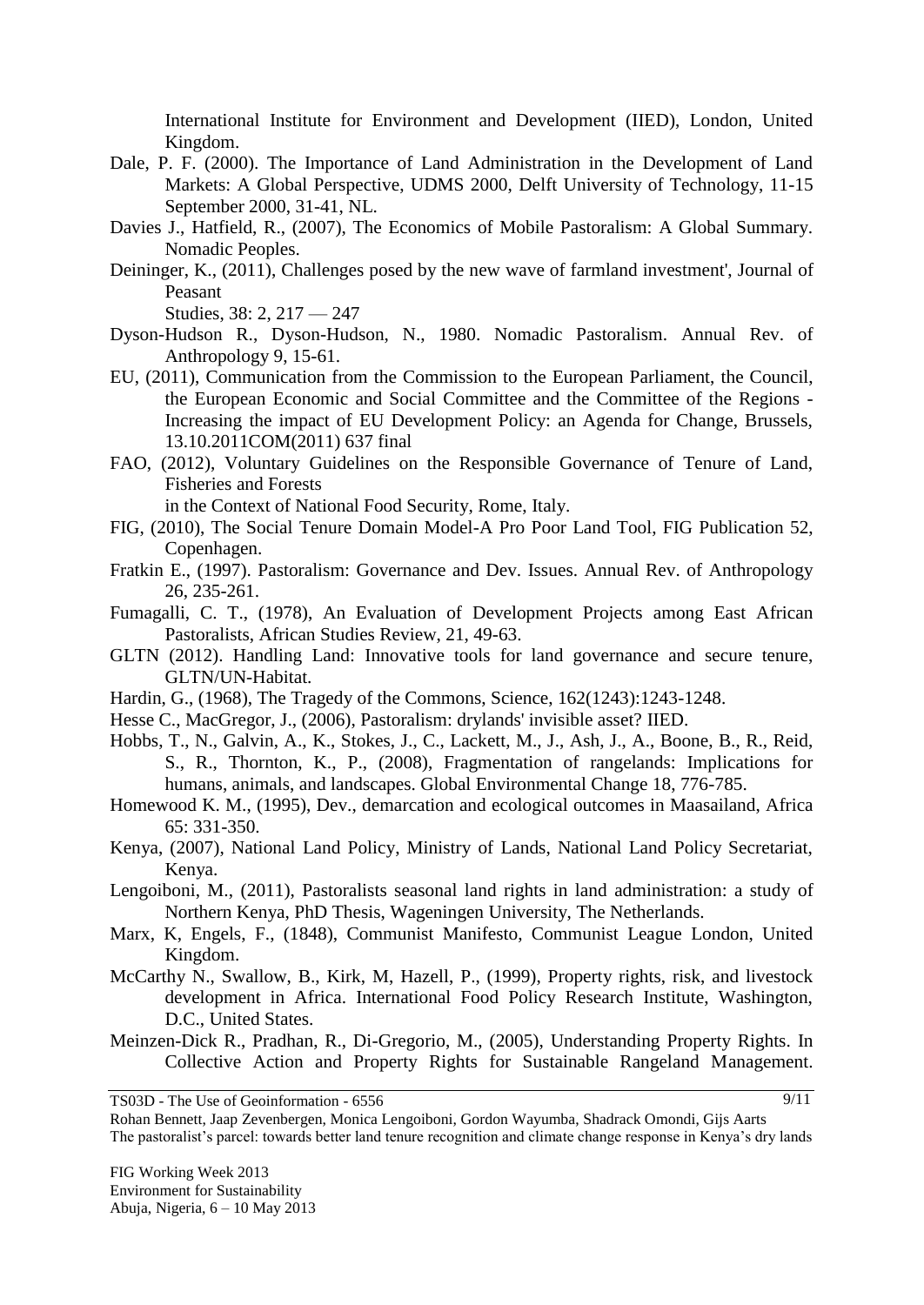CAPRi research brief. CAPRi.

- Mwangi, E. (2007), Subdividing the commons: Distributional conflict in the transition from collective to individual property rights in Kenya's Maasailand. World Development 35: 815–834.
- Niamir-Fuller M., (2005), Managing mobility in African rangelands. In Collective Action and Property Rights for Sustainable Rangeland Management. CAPRi research brief. CAPRi.
- Okoth-Ogendo H.W.O., (2008), The nature of land rights under indigenous law in Africa. In: Claassens, A., Cousins, B. (Eds.), Land, Power and Custom, Controversies generated by South Africa's Communal Land Rights Act. UCT Press, Cape Town, South Africa.
- Ostrom, E., Gardner, R., Walker, J., (1994), Rules, Games and Common Pool Resources, Ann Arbor Michigan University Press, Michigan, United States.
- Payne, G., (2001), Urban land tenure policy options: Titles or rights?, Hab. International,25(3),415–429.
- Payne, G., (Ed.) (2002), Land, Rights and Innovation: Improving Tenure Security for the Urban Poor, ITDG Publishing, London, United Kingdom.
- Talbot L. M., (1986), Demographic Factors in Resource Depletion and Environmental Degradation in East African Rangeland. Population and Development Review 12, 441- 451.
- Toulmin, C. (2009). Securing land and property rights in sub-Saharan Africa: The role of local institutions, Land Use Policy, 26(1), 10-19.
- UN, (2000), 55/2 United Nations Millennium Declaration, Resolution adopted by the General Assembly, <http://www.un.org/millennium/declaration/ares552e.pdf> (accessed 10/9/2012)

UN-Habitat, (2008). How to establish an effective land sector, UN-Habitat, Nairobi, Kenya.

- Wallace, J. and Williamson, I.P., (2006a), Building land markets, Journal of Land Use Policy, 23:123-135.
- World Bank, 1975, World Bank Land Reform Sector Policy Paper, Washington USA
- Wayumba, R.N and Mwenda J.N (2006) The Impact of Changing Land Use/ Land tenure within Group Ranches on Wildlife Migration: A Case Study of Amboseli Ecosystem. International Federation of Surveyors (FIG), 5th Regional Conference. Accra, Ghana, March 8-11 2006.

Zevenbergen, J.A., Augustinus, C., Antonio, D. and Bennett, R.M. (2013) Pro - poor land administration : principles for recording the land rights of the underrepresented. In: Land use policy, 31, pp. 595-604.

### **BIOGRAPHICAL NOTES (PRESENTER)**

Prof.dr Jaap Zevenbergen is a professor of land administration systems at ITC, University of Twente, and before was a staff member of Delft University of Technology. Prof.dr. Zevenbergen maintains over twenty years of teaching, research, and consulting experience in the domain of registration and administration of rights restrictions and responsibilities related to land and real estate.

### **CONTACTS**

TS03D - The Use of Geoinformation - 6556

 $10/11$